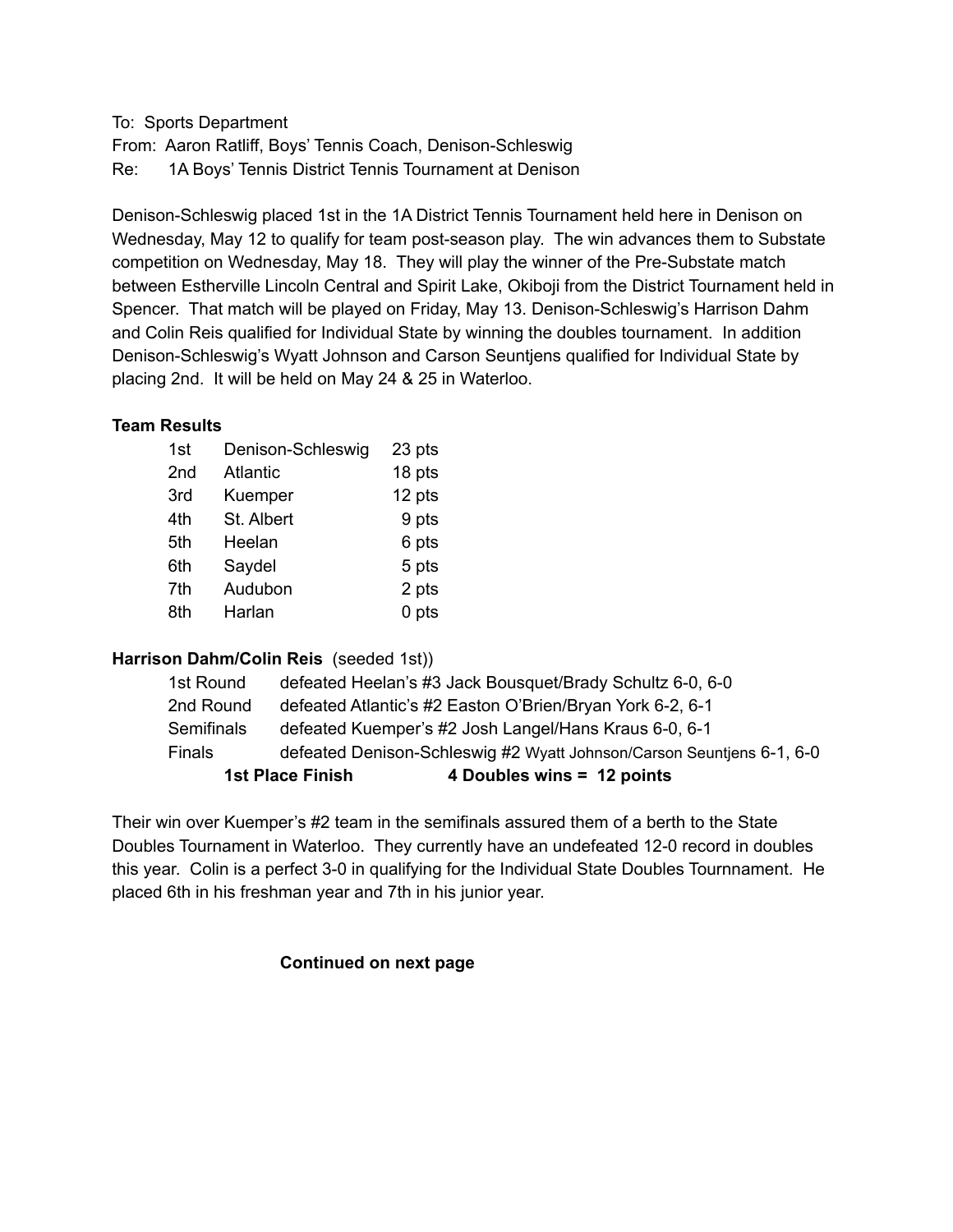### **Wyatt Johnson/Carson Seuntjens** (seeded 3rd)

| 1st Round     | defeated Heelan's #1 Luka Ernesti/Jacob Liewer 6-3,6-3        |  |
|---------------|---------------------------------------------------------------|--|
| 2nd Round     | defeated Atlantic's #3 Hunter Weppler/Noan Waters 6-0, 6-1    |  |
| Semi-finals   | defeated Kuemper's #1 Sam Janssen/Jared Hausmann 6-4,6-1      |  |
| <b>Finals</b> | lost to Denison-Schleswig #1 Harrison Dahm/Colin Reis 1-6,0-6 |  |
|               | 3 Doubles win = 9 points<br>2nd Place Finish                  |  |

Wyatt and Carson definitely had the tougher path in this tournament. They unluckily had to play Heelan's capable #1 doubles team in the first round. Their 6-3,6-3 win was big. In the the semifinals they had to play another #1 team in Kuemper's Janssen and Jared Hausman. The winner of this match would qualify for the Individual State Tournament. They jumped out to an early 4-1 lead in the first set and a 5-0 lead in the 2nd. Kuemper battled back in each but Wyatt and Carson finished out each set. They got it done and are going to State!!

## **Braden Curnyn** (seeded 3rd)

1st Round defeated St. Albert's #6 Mason Myers 6-0, 6-2 2nd Round lost to Heelan's #4 Carter Kuehl 6-7(2), 2-6 **1 Singles win = 2 points**

In his 2nd round, Braden had 3 set points to take the first set, but couldn't close the set out, then let the 2nd set slip away.

### **Gavin Hipnar**

1st Round lost to Heelan's #3 Jason Breen 3-6,3-6

Gavin was unlucky to get the draw he did. He played well and could have beaten many of the other players in the field.

**Continued on next page**